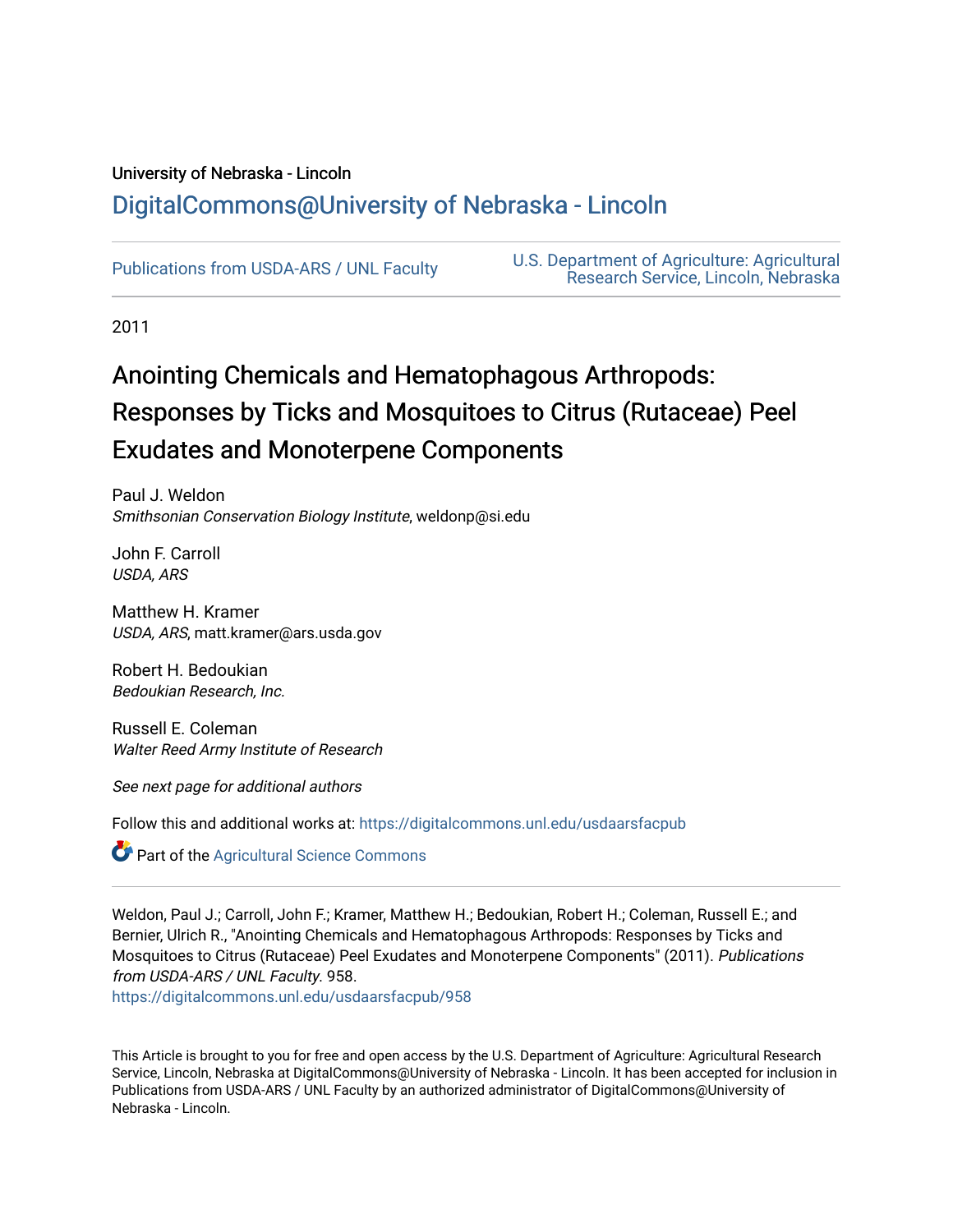### Authors

Paul J. Weldon, John F. Carroll, Matthew H. Kramer, Robert H. Bedoukian, Russell E. Coleman, and Ulrich R. Bernier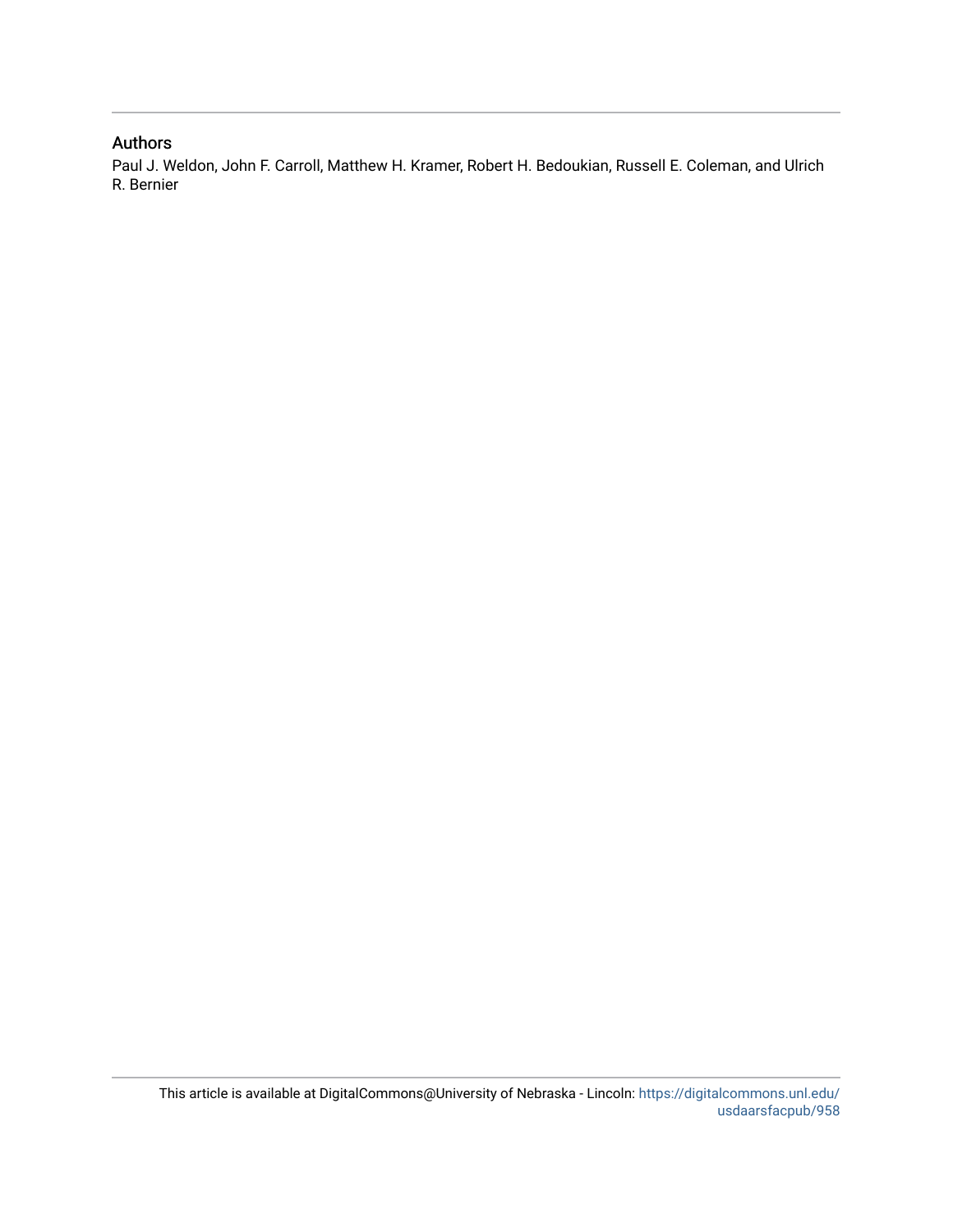## Anointing Chemicals and Hematophagous Arthropods: Responses by Ticks and Mosquitoes to Citrus (Rutaceae) Peel Exudates and Monoterpene Components

Paul J. Weldon . John F. Carroll . Matthew Kramer . Robert H. Bedoukian & Russell E. Coleman & Ulrich R. Bernier

Received: 27 September 2010 /Revised: 7 February 2011 /Accepted: 11 February 2011 / Published online: 16 March 2011  $\circled{c}$  Springer Science+Business Media, LLC (outside the USA) 2011

Abstract Some birds and mammals roll on or wipe themselves with the fruits or leaves of Citrus spp. or other Rutaceae. These anointing behaviors, as with anointing in general, are thought to function in the topical acquisition of chemicals that deter consumers, including hematophagous arthropods. We measured avoidance and other responses by nymphal lone star ticks (Amblyomma americanum) and

P. J. Weldon  $(\boxtimes)$ Smithsonian Conservation Biology Institute, National Zoological Park, 1500 Remount Road, Front Royal, VA 22630, USA e-mail: weldonp@si.edu

J. F. Carroll

USDA, ARS, Invasive Insect Biocontrol and Behavior Laboratory, Beltsville Agricultural Research Center, Beltsville, MD 20705, USA

M. Kramer USDA, ARS, Biometrical Consulting Service, Beltsville Agricultural Research Center, Beltsville, MD 20705, USA

R. H. Bedoukian Bedoukian Research, Inc., 21 Finance Drive, Danbury, CT 06810, USA

R. E. Coleman

Department of Entomology, Division of Communicable Diseases and Immunology, Walter Reed Army Institute of Research, Silver Spring, MD 20910–7500, USA

U. R. Bernier USDA, ARS, Center for Medical, Agricultural, and Veterinary Entomology, 1600 SW 23rd Drive, Gainesville, FL 32608, USA

adult female yellow fever mosquitoes (Aedes aegypti) to lemon peel exudate and to 24 volatile monoterpenes (racemates and isomers), including hydrocarbons, alcohols, aldehydes, acetates, ketones, and oxides, present in citrus fruits and leaves in order to examine their potential as arthropod deterrents. Ticks allowed to crawl up vertically suspended paper strips onto a chemically treated zone avoided the peel exudate and geraniol, citronellol, citral, carveol, geranyl acetate, α-terpineol, citronellyl acetate, and carvone. Ticks confined in chemically treated paper packets subsequently were impaired in climbing and other behaviors following exposure to the peel exudate and, of the compounds tested, most impaired to carveol. Mosquitoes confined in chambers with chemically treated feeding membranes landed and fed less, and flew more, when exposed to the peel exudate than to controls, and when exposed to aldehydes, oxides, or alcohols versus most hydrocarbons or controls. However, attraction by mosquitoes in an olfactometer was not inhibited by either lemon peel exudate or most of the compounds we tested. Our results support the notion that anointing by vertebrates with citrus-derived chemicals deters ticks. We suggest that some topically applied compounds are converted into more potent arthropod deterrents when oxidized on the integument of anointed animals.

Key Words Citrus · Ectoparasites · Ticks · Mosquitoes · Monoterpenes · Anointing · Repellent

#### Introduction

Many birds and mammals roll on or wipe themselves with fruits, leaves, or other plant parts (reviewed in Weldon and

 $\textcircled{2}$  Springer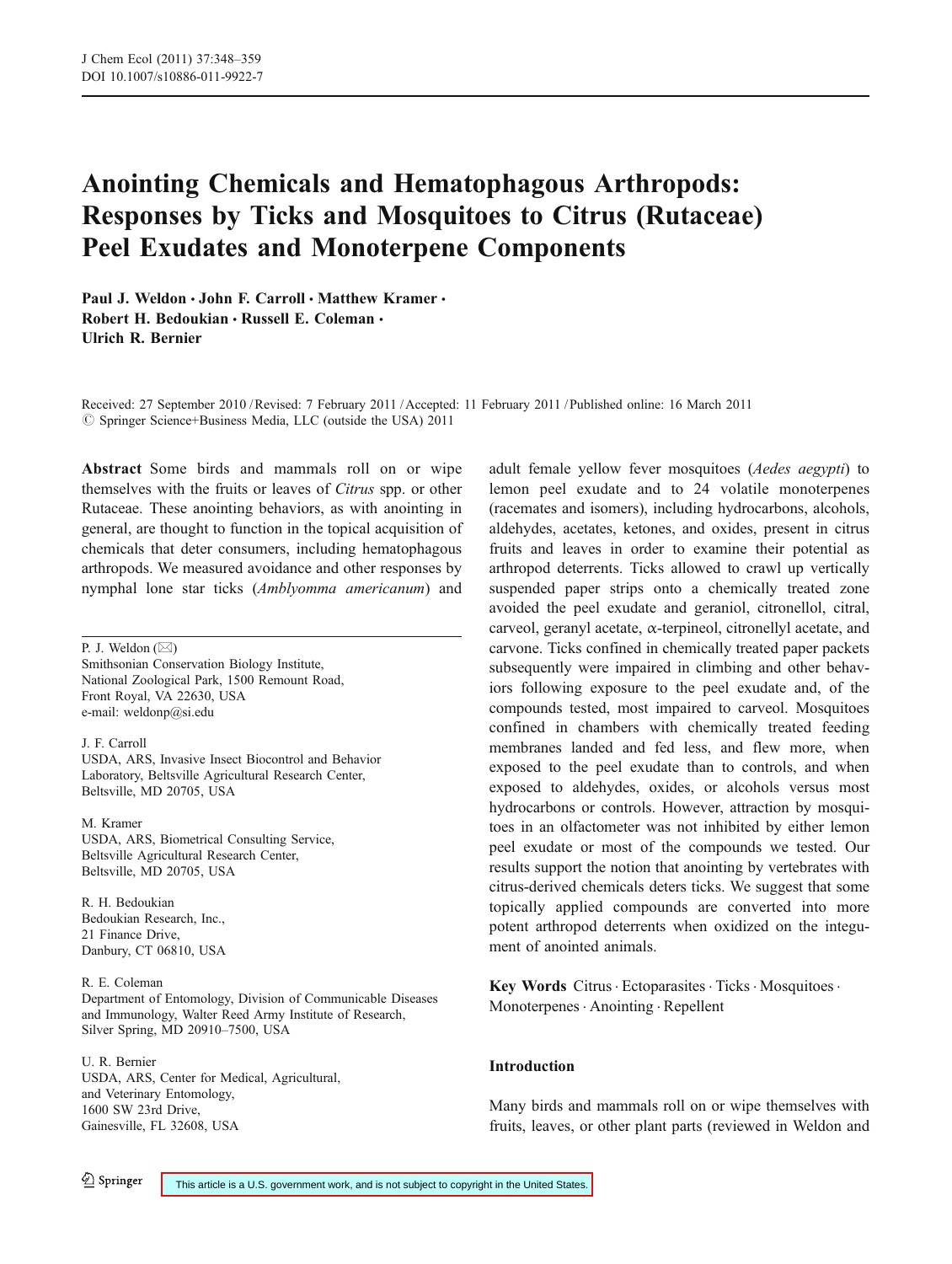<span id="page-3-0"></span>Carroll, [2007\)](#page-13-0). Some animals incorporate aromatic leaves or bark in their nests. Phytochemicals appropriated via these anointing and fumigation behaviors are believed to deter consumers, including nuisance arthropods.

Passerine birds, including grackles (*Quiscalus* spp.) (Laskey, [1948](#page-12-0); Johnson, [1971;](#page-12-0) Clayton and Vernon, [1993\)](#page-12-0), starlings (Sturnus vulgaris) (Hampe in Stresemann, [1935](#page-13-0)), and tanagers (e.g., Tachyphonas coronatus and Tangara mexicana) (Sick, [1993\)](#page-13-0), and mammals, including capuchin (Cebus spp.) (Buckley, [1983;](#page-11-0) Baker, [1996;](#page-11-0) Leca et al., [2007\)](#page-12-0) and spider monkeys (Ateles geoffroyi) (Richard, [1970\)](#page-12-0), wolves (Canis lupus) (Zimen, [1981\)](#page-13-0), and coatis (Nasua spp.) (C. Cranmore, pers. comm.), anoint with lemons (Citrus limona), limes (Citrus aurantifolia), or other citrus fruits (Rutaceae), applying the peels, pulp, and/ or juice to their integument (Fig. 1). White-faced capuchin monkeys (Cebus capucinus) in Costa Rica fur-rub more frequently with citrus fruits, which are introduced in the Americas, than with native plants (Baker, [1996\)](#page-11-0). Spider monkeys in Panama also fur-rub with the leaves of rutaceous trees (Citrus and Zanthoxylum) (Campbell, [2000\)](#page-12-0).

Humans have long used the Rutaceae as a source of arthropod deterrents. Ancient Europeans placed the fruits and leaves of lemon and other citrus plants among stored garments to deter moths (Arias and Ramón-Laca, [2005](#page-11-0)). In both the New and Old Worlds, the ethnobotanical uses of the Rutaceae include the topical application of fruit and leaf extracts to repel biting insects (Anaso et al., [1990](#page-11-0); Koh and Ong, [1999](#page-12-0); Arias and Ramón-Laca, [2005](#page-11-0)). Sukumar et al. [\(1991](#page-13-0)) regard the Rutaceae to be among the most promising of plant families to yield mosquito control agents.

Many volatiles present in citrus tissues possess biocidal and other arthropod-deterrent properties, an observation consistent with the defensive activity hypothesized for these substances in the context of vertebrate anointing. A study of the fumigant activity of 30 citrus peel volatiles against adults of the cowpea weevil (Callosobruchus maculatus), a stored product pest, for example, indicated that the chief component, limonene, and 21 other compounds are insecticidal (Don-Pedro, [1996\)](#page-12-0). An investigation of the contact miticidal activity of 30 monoterpenoids against the two-spotted spider mite (Tetranychus urticae), a plant-infesting pest, found citronellol, carvone, and geraniol among the most effective compounds (Lee et al., [1997\)](#page-12-0). These or other volatile monoterpenes also repel or kill arthropods that molest tetrapods, including ticks (Chungsamarnyart and Jansawan, [1996;](#page-12-0) Thorsell et al., [2006;](#page-13-0) Del Fabbro and Nazzi, [2008;](#page-12-0) Pälsson et al., [2008\)](#page-12-0), mites (Carroll, [1994](#page-12-0); Perrucci et al., [1995\)](#page-12-0), lice (Toloza et al., [2006](#page-13-0)), fleas (Hink et al., [1988\)](#page-12-0), bugs (Safra et al., [2009\)](#page-12-0), and midges (Logan et al., [2009](#page-12-0)) and other biting flies (e.g., Zaki et al., [2005;](#page-13-0) Butler, [2007\)](#page-11-0).

Clayton and Vernon ([1993](#page-12-0)) investigated the potential value of grackles' habit of anointing with limes by conducting experiments with the chewing louse, Columbicola columbae, a feather-feeding ectoparasite that impairs host survival and mating success. Lice confined in Petri dishes with lime slices experienced higher mortality than did those confined with water. Lime pulp juice brushed onto lice had little effect, but the peel extract was insecticidal.

We tested nymphs of the lone star tick (Amblyomma americanum), a vector of human monocytic ehrlichiosis in the United States, and adult females of the yellow fever mosquito (Aedes aegypti), a circumtropical vector of yellow



Fig. 1 Convergence in anointing with citrus fruit by New World vertebrates. (left) A tufted capuchin monkey (Cebus apella) rubs a lemon slice against its back. (center) A boat-tailed grackle (Quiscalus

major) rubs a lemon slice against its wing and trunk. (right) A whitenosed coati (Nasua narica) rubs a lemon slice against its tail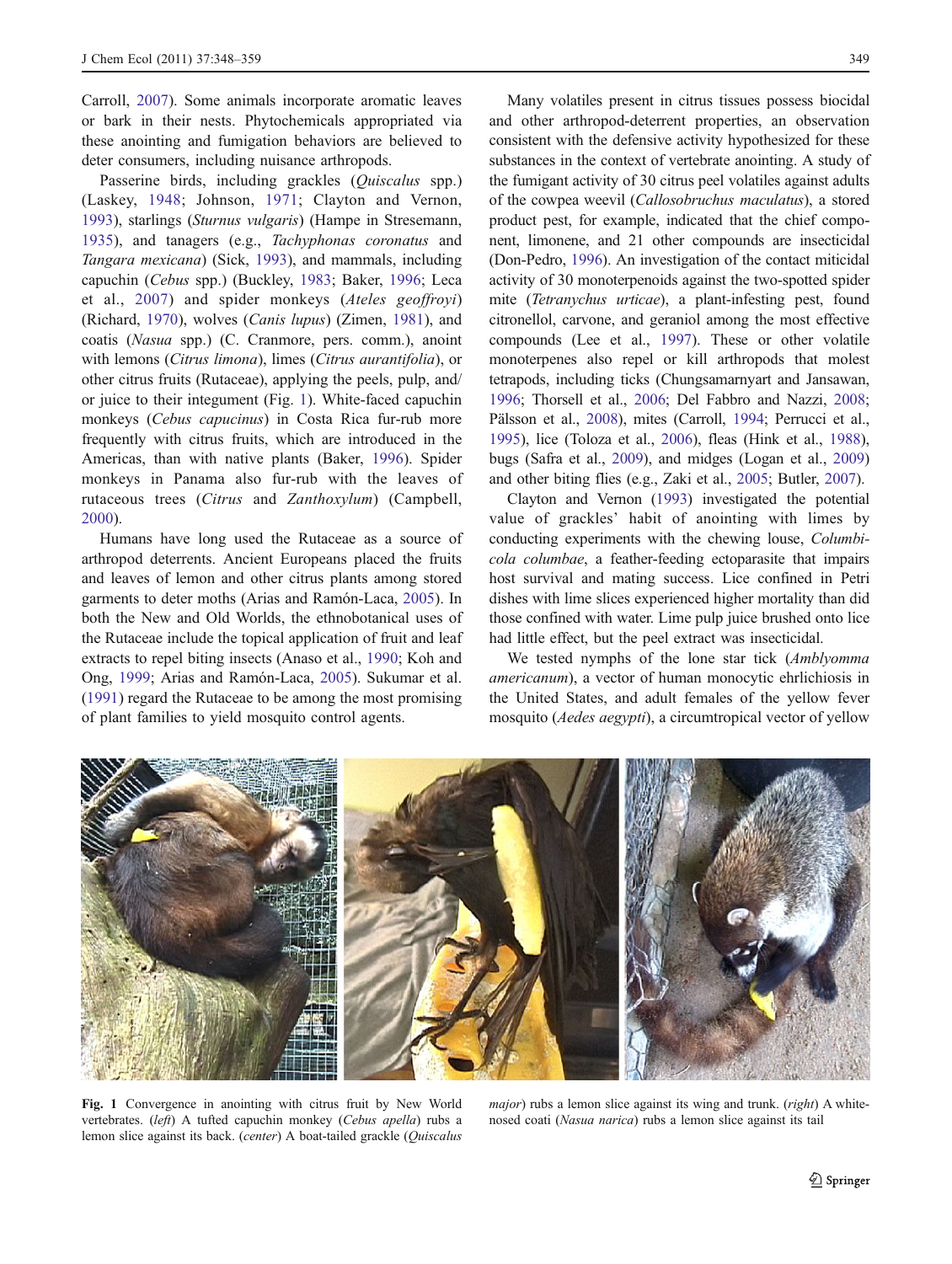fever and dengue viruses, filariasis, and other diseases, for responses to lemon peel exudate and to the chief volatile monoterpenes reported in citrus fruits and leaves. Bioassays were conducted in order to evaluate these substances as ectoparasite deterrents for animals that anoint with them. Both arthropods were tested with 24 monoterpenes (racemates and isomers), including hydrocarbons, alcohols, aldehydes, acetates, ketones, and oxides.

Tick host-finding behavior ranges from ambushing to hunting, depending upon the species (Waladde and Rice, [1982\)](#page-13-0). When stimulated by chemical or other cues, lone star ticks leave ambush sites and crawl toward stationary or slow-moving hosts. After locating a suitable site on the host, they typically feed for days. Mosquitoes, in contrast, swiftly fly toward and land on hosts, imbibing a blood meal within seconds before departing. We tested these distantly related and behaviorally disparate hematophagous arthropods in assays appropriate to their respective methods of host acquisition.

Arthropods in each assay were tested with fresh (unconcentrated) lemon peel exudate and with individual monoterpenes. Ticks in a repellent experiment were tested for their tendency to avoid a substrate treated with peel exudate or monoterpenes in order to assess how they respond when encountering a scent-laden host. Ticks in a toxicity experiment were tested for their motor performances and host-acquisition responses following confinement with these substances, as might occur when they infest a host's integument where the plumage or pelage traps volatiles. Mosquitoes in a feeding experiment were confined in a module with chemically treated membranes to evaluate their landing, feeding, and flying responses to peel exudate or monoterpenes. Finally, mosquitoes in an olfactometer experiment were presented with an airsteam containing these substances in order to assess their anemotactic responses.

#### Methods and Materials

Chemicals Arthropods in each assay were tested with a fresh exudate of an organically grown lemon, obtained by lacerating a  $6 \times 6$  cm area of the peel with a razor blade and pressing the exuded fluid against the test medium. Organically grown kale (Brassica oleracea) (also lacerated) and blank (untreated) conditions served as controls.

Ticks and mosquitoes were tested for responses to the following compounds, which typically occur in citrus peels and/or leaves (Dugo et al., [2002;](#page-12-0) Lota et al., [2002\)](#page-12-0):  $p$ cymene, bisabolene, (+)-limonene, myrcene, α-pinene, ßpinene, γ-terpinene, terpinolene, valencene, citral, citronellal, (−)-carveol, citronellol, geraniol, linalool, 4-terpinenol, α-terpineol, (+)-carvone, (−)-carvone, (+)- limonene oxide, (−)-limonene oxide, citronellyl acetate, geranyl acetate, and linalyl acetate. Compounds were dissolved in 0.05 M acetone solutions for feeding membrane tests with mosquitoes and 0.1 M solutions for assays with ticks; acetone alone served as a control. A previous study indicated that the chemical concentrations used in our tests were appropriate to distinguish the effects of different compounds (Kramer et al., [2009](#page-12-0)); the concentrations of compounds deposited on anointing animals are unknown, but they will vary with the materials used, the duration of anointing, and other factors.

Arthropods Ticks from a colony at the USDA, ARS, Knipling-Bushland U. S. Livestock Insects Laboratory, Kerrville, Texas, were maintained as described by Carroll et al. ([2005\)](#page-12-0) and Kramer et al. ([2009\)](#page-12-0). At the time of testing, ticks had been in the nymphal stage for 2–6 months.

Mosquitoes for membrane-feeding tests were maintained as described by Weldon et al. ([2006\)](#page-13-0). Adult nulliparous female mosquitoes (Liverpool strain), 5–16-d-old, were fed a 10% sucrose solution presented on cotton pads. The sucrose-soaked pads were replaced with water-moistened pads 48 h before testing. Mosquitoes (Orlando strain) for the olfactometer test were maintained as described by Kline et al. [\(2003\)](#page-12-0). Bioassays were conducted up to four times per day (0700, 0900, 1100, and 1300 h). Female mosquitoes, 6–12-d-old, were a fed a sugar solution on cotton pads that were removed 1 h before testing.

#### Bioassays with Ticks

Avoidance Test We investigated repellency by exploiting the tendency of ticks to climb, a key host-seeking behavior, inducing them to crawl onto a chemically treated zone on paper strips (Kramer et al., [2009](#page-12-0)). Ticks were tested on  $1 \times$ 8 cm strips of recycled bond paper marked at 1–6 cm intervals. In an experiment of the responses of ticks to lemon peel exudate, the paper strips were covered by a piece of tape up to the 2 cm mark. The lacerated area of a lemon peel was applied by manually pressing it against the strip above the 2 cm mark. Kale was applied similarly to paper strips; untreated strips served as an additional control.

In an experiment on the repellency of individual compounds, 12 μl of each solution or plain acetone were evenly applied by a micropipette to paper strips between the 2 and 6 cm marks  $(4 \text{ cm}^2)$ . The strips were air-dried for 1 min, and individual ticks confined in a moated Petri dish were touched with an untreated end of the paper strip and allowed to mount. The paper strip was suspended vertically from a bulldog clip positioned 20 cm from a light (275 W) that shone from behind the strip, thus allowing a tick on either side of the paper to be monitored. Ticks were scored for their latencies to cross the 2 cm  $(Q2)$ , 3 cm  $(Q3)$ , and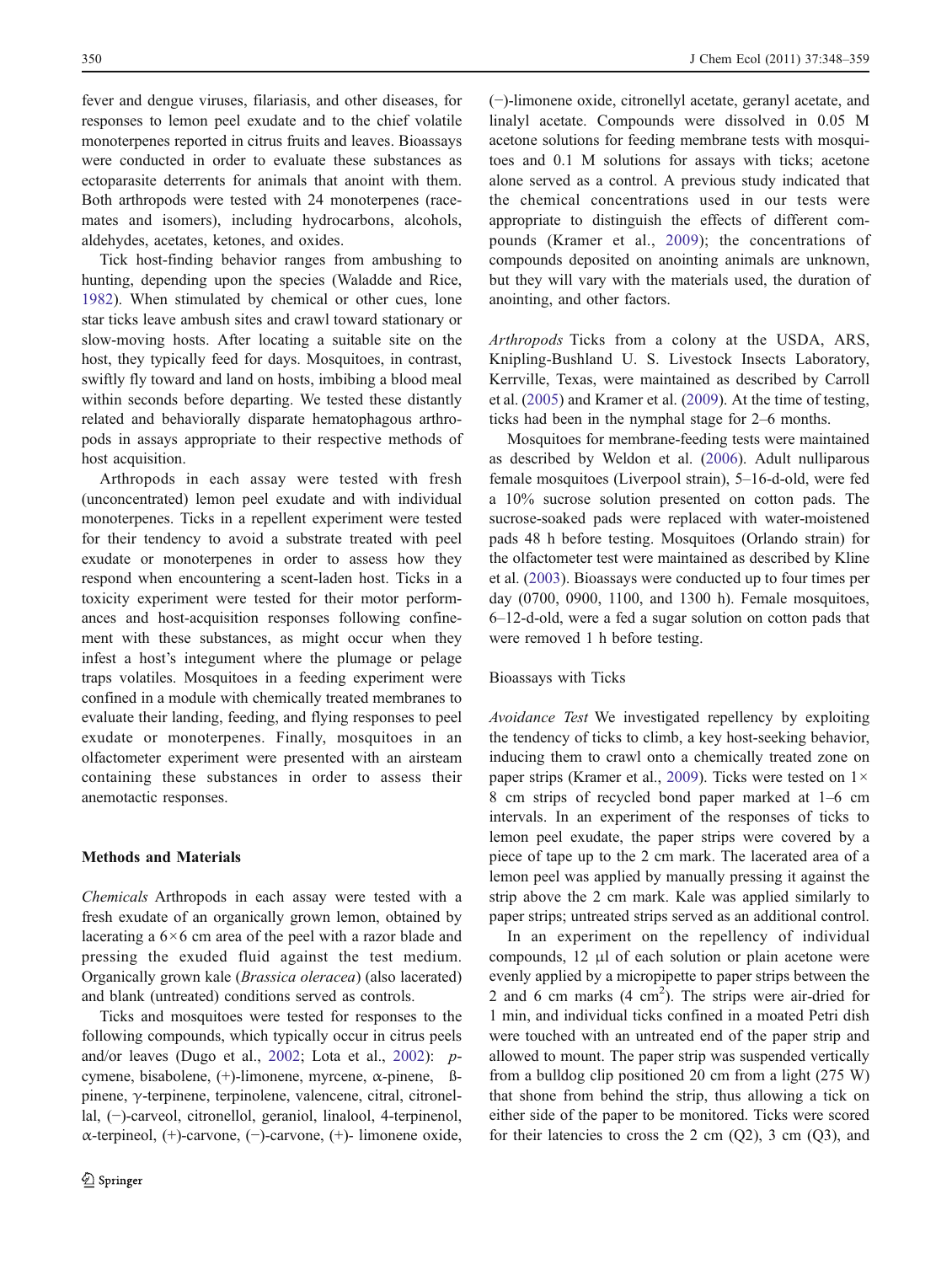6 cm marks (Q6) on the strip; the number of times they backcrossed and recrossed the 2 cm mark (Qbc); and their latencies to drop off the strip (Qld). In our coding system, Q indicates that a variable is quantitative; all variables described above are quantitative (see Kramer et al., [2009](#page-12-0) for details). Most quantitative variables are associated with an indicator variable, 1 if the behavior was performed, and 0 otherwise (in our coding system 'Q' is replaced by 'I' to denote these indicator variables). Sessions were concluded when ticks passed the 6 cm mark, when they dropped from the paper strip or after 10 min had elapsed.

Righting and Climbing (R/C) Test We investigated toxicity by examining the R/C performances of ticks, including their ability to access a human finger, after being confined for 1 h with lemon peel exudate or test compounds (Carroll et al., [2005](#page-12-0)). A 5×6 cm rectangle of filter paper (Whatman No. 4) was marked with a lead pencil 0.5 cm from the edge. Using a pipettor, 165 μl of a test solution or acetone were applied evenly within the  $4 \times 5$  cm rectangle bordered by pencil lines. After allowing the paper to air-dry for 10– 15 min, it was folded crosswise, and a bulldog clip was attached to each of two margins. Eight ticks were dumped from a centrifuge tube (4 mm inner diam., truncated to 3.5 cm long, inner side coated with Fluon™) into the cavity formed by folding the paper, and another bulldog clip was attached to the open end of the packet to enclose the ticks. The packets were kept for 1 h in a glass desiccator containing water below the shelf to maintain humidity  $(>95\%)$ .

Immediately after a packet was opened, each nymph was placed on its dorsum on a clay substrate, which supported a vertical filter paper cylinder (diam. 3.2 cm; height 3 cm) embedded 3 mm in the clay and encircling the tick. The latencies for each tick to right itself (Qr) and climb to the top of the cylinder (Qt) were recorded. Test sessions ended after 15 min, whereupon the location of each tick (Qloc) on the bottom (recorded as 0), lower side (0.33), upper side (0.67), or on rim or outside the cylinder (1) was noted.

Following these motor performance tests, the ability of ticks to access a host was examined. One of us (J.C.) positioned the tip of his left forefinger 1–2 mm from the anterior of a (motionless or crawling) tick at 45˚ to its right. The tick was allowed 5 sec to climb onto the fingertip. If it failed to do so, the procedure was repeated with the right finger positioned 45˚ to the tick's left. If the tick still failed to climb onto the fingertip, the left and right forefingers were again proffered. Each tick had a final opportunity to climb onto the experimenter's left finger, which was placed directly in front of the tick. We scored whether a tick climbed onto a finger (Ih) and the number of trials until a tick climbed onto a finger (Qth).

Morbidity and Mortality Immediately after the R/C test, ticks were placed into a plastic vial and returned to their standard maintenance regime. At 24 h after exposure in the filter paper packet, ticks were observed in a moated Petri dish to assess survivorship. Ticks consistently moving in an uncoordinated manner and a distance of <5 mm were considered moribund. Ticks that failed to move after 5 min in the Petri dish, even when exhaled upon or prodded with forceps, were considered dead. In our analysis, we combined dead and moribund ticks because neither category poses a risk to hosts.

Statistical Methods Data were analyzed as described by Kramer et al. ([2009\)](#page-12-0). The basic idea was to use the behavioral differences observed as animals are tested on different compounds to find optimal weightings of these behaviors (i.e., that best discriminate among the compounds) using canonical discriminant analysis. Compounds where animals behave similarly will produce similar composite scores, whereas those compounds that induce different behaviors will produce different scores.

Time variables were square-root transformed. In addition to variables that measure duration or counts of behaviors, indicator variables were created with a value of 1 if the behavior was performed, and 0 if not. This was done so that all variables could be included in the analysis, even if not performed by all individuals. A composite score was created for individual ticks (or, for mosquitoes, a group of five mosquitoes in the chamber, described below). Useful variables to create the score were determined in a stepwise discriminant selection procedure. The composite scores we created used only the first of these canonical discriminant functions, which consisted of the sum of these variables with weights (referred to as 'loadings') from the first axis that best separated the compounds. Because the composite scores for each compound were not normally distributed, we used the non-parametric a posteriori Kruskal-Wallis procedure to determine which compounds differed from the acetone control and from each other. We calculated the median score and 16 and 84% quantiles for each compound. This calculation gives 68% percent coverage, so, had the data been normally distributed, these quantiles would be approximately one standard deviation on each side of the mean.

The results of the lemon, kale, and blank tests were included in the data when creating the composite score because we wanted these tests to be on the same scale as that used for the citrus compound scores, but they were analyzed separately for significant differences (i.e., after the composite scores were created, the data were split into two subsets for the Kruskal-Wallis significance tests). The reason for this is that the controls for the two subsets differed; for the lemon exudate, it was kale and blank; for the citrus compounds, it was acetone.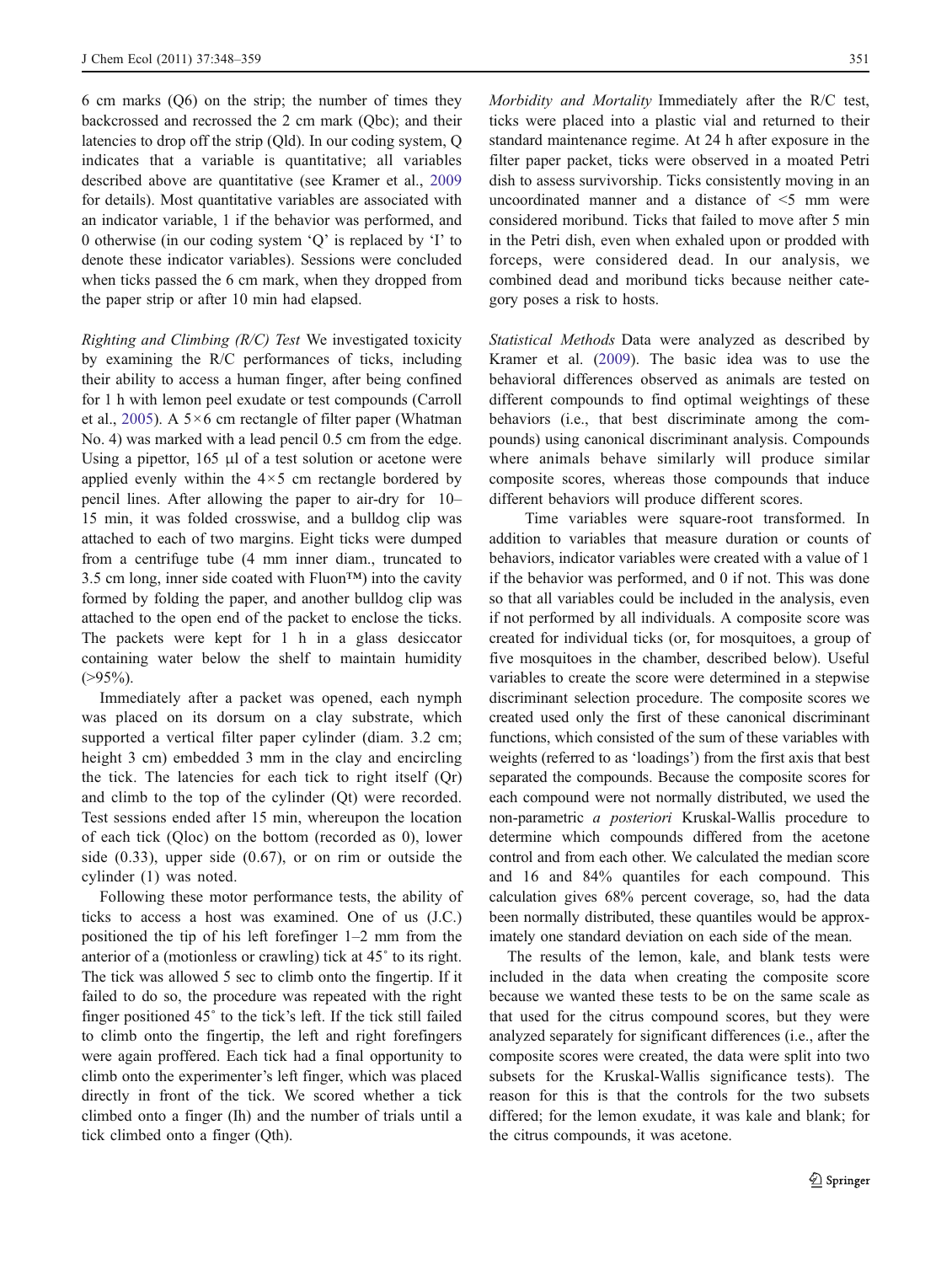Two sets of analyses were conducted. One set of tick results measured avoidance, i.e., failure to enter and remain in a chemically treated zone. The other measured toxicosis, as reflected in impaired motor performance/host acquisition. The Pearson correlation between these two sets of results was calculated.

#### Bioassays with Mosquitoes

Membrane-Feeding Test We investigated landing and feeding responses of mosquitoes to chemically treated, artificial feeding membranes, as generally described by Weldon et al. [\(2006\)](#page-13-0). The test apparatus was a two-piece Plexiglas module. The bottom piece was a  $40\times7\times4$  cm hollow platform supporting six circular wells (diam. 3.8 cm, depth 6 mm). Water (40°C) flowed through the central cavity of the platform. The top module piece consisted of six  $4.5\times$  $4.0 \times 5.0$  cm chambers, each with a sliding floor positioned over a circular opening (diam. 3.5 cm).

The wells of the bottom piece were filled with 7 ml of a 10% sucrose solution containing ATP (2.9 mg/ml) to which 75 μl of green dye were added. In an experiment of the responses of mosquitoes to lemon peel exudate (previously reported in Weldon and Carroll [2007\)](#page-13-0), a lacerated peel was pressed against a nylon-reinforced silicone membrane (0.1 mm-thick); kale-treated and blank membranes served as controls. Membranes were placed over the wells. In an experiment with individual compounds, 50 μl of a monoterpene solution or acetone were applied to membranes.

For each test session, five mosquitoes were aspirated into each of 2 or 3 chambers (depending upon the experiment) of the top module piece. The sliding floors of the chambers then were opened, allowing mosquitoes access to the membranes. The number of mosquitoes landing on the membranes, and those flying within the apparatus, were recorded each minute for 5 min. After 5 min, any mosquitoes remaining on the membranes were prodded off with a metal wire, and the sliding floor of each chamber was closed. The top piece of the module was placed into a freezer for 20 min. Mosquitoes were removed from the frozen module, crushed on white paper towels, and examined for the presence of green dye, which indicated that they had fed during a test.

Olfactometer Test We investigated the responses by mosquitoes to citrus volatiles when presented concurrently with an artificial attractant. A stock attractant solution was prepared by dissolving 0.6 g of L-(+)-lactic acid and 100 μl dimethyl disulfide in 250 ml of acetone (Bernier et al., [2007b](#page-11-0)). Two aliquots of 500  $\mu$ l of this solution were pipetted into two 1.4 ml plastic vial caps (15 mm i.d. x 9.5 mm height). A 50 μl aliquot of each test compound was

delivered by pipet into a smaller vial cap  $(9 \text{ mm } i.d. \times 9 \text{ mm})$ height, total capacity 400 μl). Each cap containing the attractant blend was placed on separate aluminum trays (7 x 13 cm) constructed to hold the vials. The vial cap containing the test compound was added to one of the trays.

Mosquitoes were tested in a triple-cage dual-port olfactometer to assess the relative attraction or attractioninhibition, i.e., "repellency" (Posey et al., [1998\)](#page-12-0). Each cage of the three stacked cages consists of a single unit in which a trial was conducted. In each trial, mosquitoes could remain in the cage or fly into one of the two ports containing the treatments. The test compounds were examined in a competitive bioassay, where two treatment combinations were compared (attractant blend vs. attractant blend+candidate repellent); a "blank" or "control" conditions were not used in this case.

Air for the olfactometer was drawn from outside the laboratory, and filtered, cooled, heated, and humidified or dehumidified to achieve the desired conditions for air temperature and humidity. For experiments, the air flow was  $28\pm1$  cm/sec with a temperature of  $27\pm1\degree C$  and  $60\pm$ 5% RH. Approximately 75 mosquitoes were transferred to each test cage from a trap after preferential selection of host-seeking females by using a hand-draw box. Mosquitoes were loaded and allowed to acclimate in each cage of the olfactometer for 45–60 min prior to each test. During this period, the port doors were opened slightly to allow a low flow of air to pass through the ports and into the cages.

Treatment order, time of day, and ports and cages used were randomized for these trials. A total of six replicate trials was made for each treatment combination, such that each combination order was tested once in each of the two ports for each of the three cages. At the initiation of a trial, the door was opened to allow mosquitoes access to both ports of a cage. Mosquitoes trapped in each of the ports and those remaining in the cage were counted after each 3-min bioassay.

Statistical Methods For the membrane-feeding tests, data were analyzed using the methods described by Kramer et al. ([2009\)](#page-12-0). There were three variables collected from each five-mosquito chamber used to create the composite score. The flying counts (variable 1) were summed [total possible was 25=5 mosquitoes x 5 min (tallied each minute)] and the total count was divided by 25, with the resulting proportion arcsine transformed. The number of mosquitoes landing on the membrane (variable 2) were handled the same way. The number of mosquitoes landing elsewhere in the module at each minute was not used (to preserve independence, since the sum of the three tallies would always yield 25). The proportion of feeding mosquitoes (variable 3) also was arcsine transformed (6 possible proportions). The resulting composite scores (one score per module unit of 5 mosquitoes) were tested for compound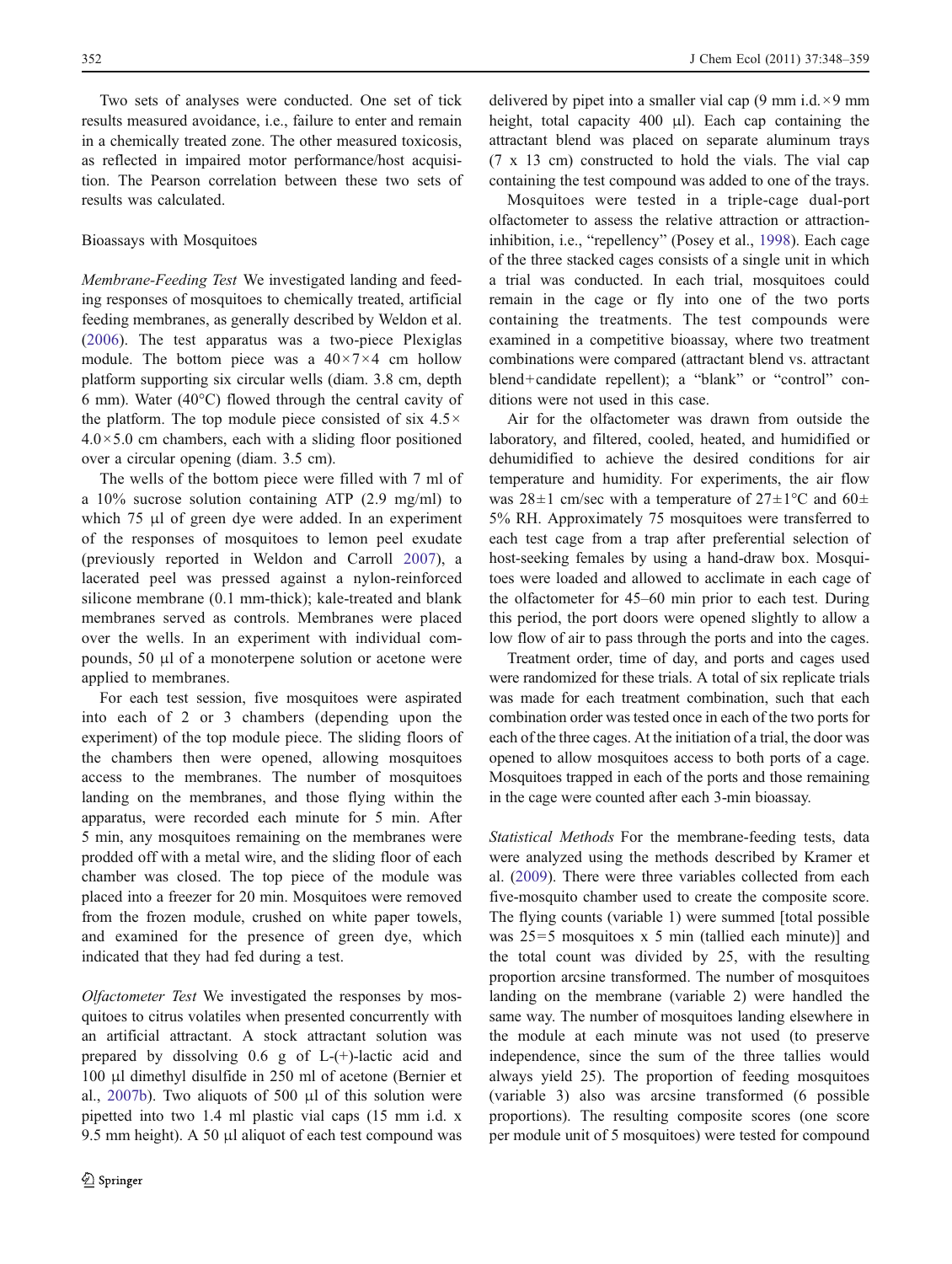differences using the *a posteriori* Kruskal-Wallis method, and medians and 16 and 84% quantiles were calculated.

For the olfactometer tests, mosquitoes at the 3-min tally were either at one of the two ports or elsewhere in the cage. Thus, the data are multinomial in nature (counts in three categories). These multinomial counts could be affected by several variables, such as which treatment was present in which port, and environmental factors, such as temperature (some of these are rolled into a proxy "day" effect). Preliminary analysis of the data revealed a "day" effect for the number of mosquitoes that did not enter either port. Much of the variability in the proportions of mosquitoes entering one of two ports, based on the total number released into the olfactometer for that trial, could be removed by using instead a proportion based on only those mosquitoes that entered a port rather the total released; this is the proportion used (on the arcsine transformed scale) in the analysis. There also was a significant overall bias toward one of the ports; this was adjusted statistically by estimating the bias and subtracting its effect. Other potential variables did not appear to affect the proportions of interest. To be consistent with the other analyses, we used the Kruskal-Wallis method for determining differences among compounds, based on adjusted arcsine-transformed proportions, with the denominator of each proportion being the sum of the counts of mosquitoes at the two ports (typically between 50 and 80).

#### **Results**

Ticks The loadings of individual tick behaviors used in constructing the composite scores, and the mean separa-

tions for avoidance and the R/C test data, using all compounds are given in Table 1.

For the avoidance test, nine behaviors were deemed important for constructing the discriminant function (Table 1); the one dimension used captured 83% of the explainable variation. The most salient behavior contributing to the composite score was recrossings (Ibc, partial  $R^2$ =0.70); the next two were drop-offs (Ild, partial  $R^2$ =0.27) and latency to cross the 3 cm mark (Q3, partial  $R^2$ =0.24). Most compounds could be placed into one of two groups, those with low mean scores that were similar to the acetone control, and those with high scores, e.g., geraniol (Fig. [2\)](#page-8-0). A few compounds had intermediate scores, e.g., citronellal and linalool. The axis appears to order compounds by their repellency, as desired.

For the R/C test, six behaviors were used to construct the discriminant function (Table 1). The two most important behaviors were location at end of the session (Qloc, partial  $R^2$ =0.30) and righting (Ir, partial  $R^2$ =0.20). We used only the first dimension for this score, which captured 57% of the explainable variation (the second axis, which captured about 26% of the explainable variation, separated carveol from all compounds except ß-pinene, but carveol already is well separated in the first axis) (Fig. [3\)](#page-8-0). The compounds overlap considerably on the first axis, from low scores, such as those for ß-pinene and acetone, to those for the most effective compounds, such as geraniol and carveol. Only carveol impaired righting; only one tick righted after exposure to this compound. We interpret this axis to represent the differential effects of the compounds on motor performance.

Most compounds avoided by ticks also had high composite scores on the R/C test (indicating impairment),

| <b>Table 1</b> Loadings for tick     |
|--------------------------------------|
| behaviors used in constructing       |
| composite scores for repellent       |
| and righting/climbing bioassays.     |
| $'Q'$ indicates that the variable is |
| quantitative, $T$ that it is indica- |
| tor $(0 \text{ or } 1)$              |

| Variable Repellent Bioassay (Code)                         | Loading  |
|------------------------------------------------------------|----------|
|                                                            |          |
| yes/no passed the 2 cm mark $(12)$                         | $-3.616$ |
| latency to pass the 2 cm mark $(Q2)$                       | 0.198    |
| yes/no recrossed 2 cm mark (Ibc)                           | 2.302    |
| number recrossings of 2 cm mark (Qbc)                      | 0.461    |
| yes/no passed the $3 \text{ cm}$ mark (I3)                 | $-1.286$ |
| latency to pass the 3 cm mark $(Q3)$                       | 0.128    |
| yes/no dropped off filter paper (Ild)                      | 2.356    |
| latency to drop off filter paper (Qld)                     | $-0.099$ |
| yes/no passed the 6 cm mark (Ib)                           | $-0.654$ |
| Variable Righting/Climbing (Code)                          |          |
| location (base, upper or lower side, rim) at 15 min (Qloc) | 1.161    |
| yes/no righted itself (Ir)                                 | 0.102    |
| latency to climb to rim $(Qt)$                             | $-0.001$ |
| yes/no climbed to rim (It)                                 | 1.029    |
| yes/no climbed onto fingertip (Ih)                         | 1.316    |
| number of host acquisition attempts (Qth)                  | $-0.251$ |
|                                                            |          |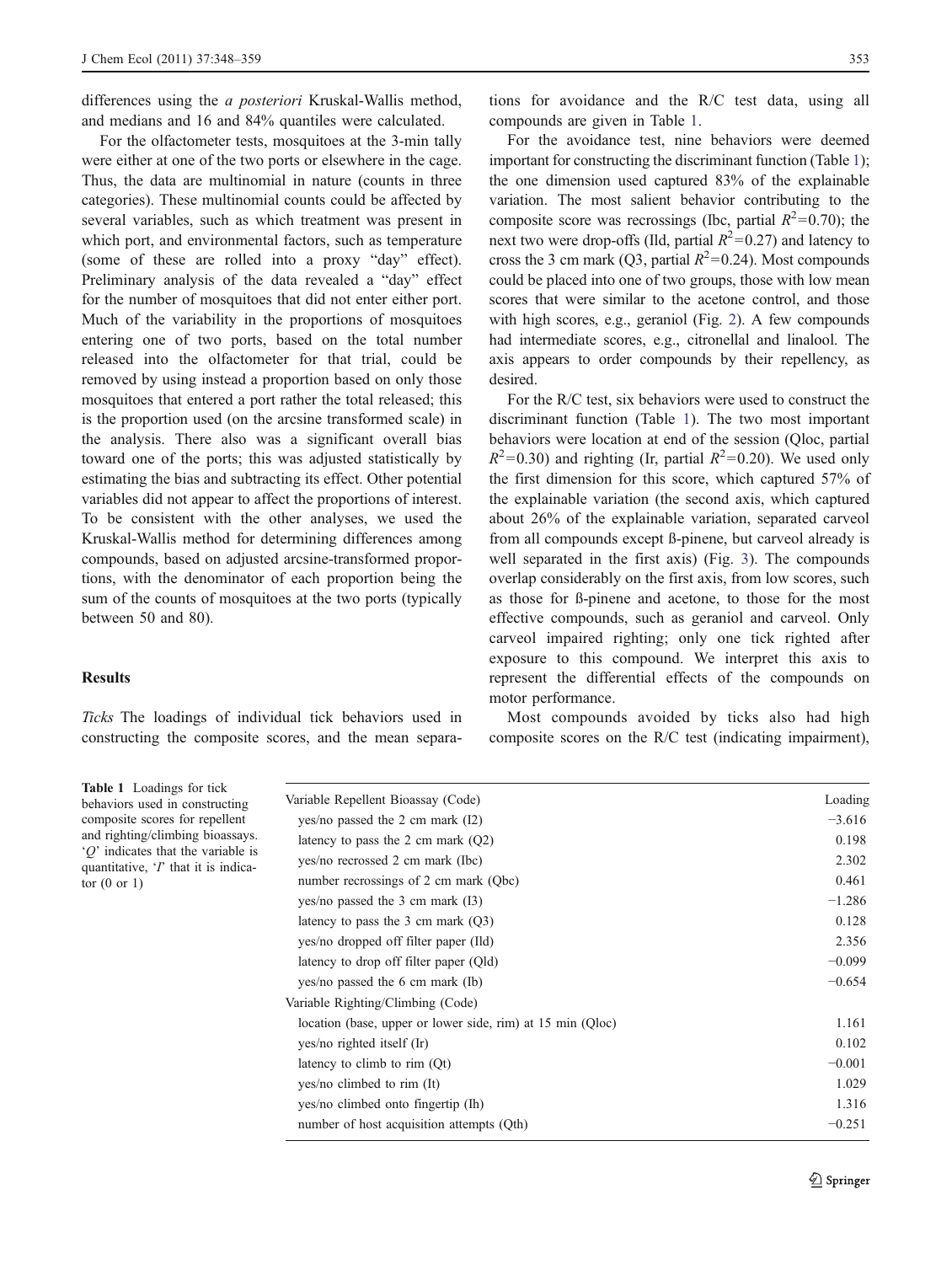

<span id="page-8-0"></span>

Fig. 2 Rankings of citrus compounds by composite score of five behaviors of lone star ticks to the treated portion of filter paper strips. The median scores and 16% and 84% quantiles (horizontal bars, approximately  $\pm$  1 SD) are shown. Compounds with the highest scores most repelled ticks. Note lemon and kale are exudates. Compounds with the same letters (following the horizontal bars) do not differ significantly in their effects on tick behavior. There is a separate set of letters (y and z) for plant exudates and blank

d cd cd cde cde cd cde cde cde ode cde  $\sqrt{2}$ 

 $\bullet$  $\bullet$ 

y

myrcene *p*− cymene terpinolene β− pinene

acetone α− pinene (+)−limonene γ− terpinene bisabolene (−)−limonene oxide

**BLANK** valencene KALE citronellal linalool 4−terpinenol linalyl acetate (+)−carvone (−)−carvone citronellyl acetate α− terpineol geranyl acetate carveol citral citronellol geraniol LEMON

(+)−limonene oxide

−2 0 2 4 6 Composite Score

bcde

abce abe

ab ab

a a a a a a a a a z

as depicted in the scatter plot in Fig. [4;](#page-9-0) the correlation coefficient of the two sets of composite scores is  $0.72$  ( $P<$ 0.01). Linalool, linalyl acetate, and citronellyl acetate were avoided but did not impair behavior. Two compounds, terpinolene and valencene, appeared to impair R/C behaviors, but were not avoided. Terpinolene was the only compound for which the impairment of ticks was manifest 24 h after exposure, with 75% of subjects moribund and 17% dead.

Mosquitoes The responses by mosquitoes to nine of the compounds in the membrane-feeding tests were statistically indistinguishable from those to the acetone control. The others had composite scores that differed from the acetone control; 12 compounds/isomers had similar high scores (these are followed by "d" or "de" in Fig. [5\)](#page-9-0). All of the alcohols occurred in this group, as did both isomers of limonene oxide.

Fig. 3 Rankings of citrus compounds by composite score using righting, climbing, and crawling onto finger by lone star ticks following 1 h confinement in filter paper packet treated with test solution. The median scores and 16% and 84% quantiles (horizontal bars, approximately  $\pm$  1 SD) are shown. Compounds with the highest scores most impaired ticks. Note lemon and kale are exudates. Compounds with the same letters (following the horizontal bars) do not differ significantly. There is a separate set of letters (y and z) for plant exudates and blank

In the olfactometer test (Fig. [6](#page-10-0)), responses only to linalool ("repellent") and two compounds, citronellal and γ-terpinene ("attractants"), differed significantly ( $P < 0.05$ ) from each other. Most of the compounds had at least one trial proportion on each side of the 50% (inactive) line, and did not differ  $(P>0.05)$  from other compounds.

Results from the membrane-feeding test and olfactometer test had essentially no relationship to each other (Fig. [7,](#page-10-0) Pearson correlation=−0.219,  $P=0.28$ ).

#### Discussion

Lone star ticks in our study avoided lemon peel exudate and, after confinement with it, exhibited impaired climbing behavior. These responses are consistent with the deterrence of ticks by citrus-derived chemicals applied via anointing, as are our results with a number of compounds we tested.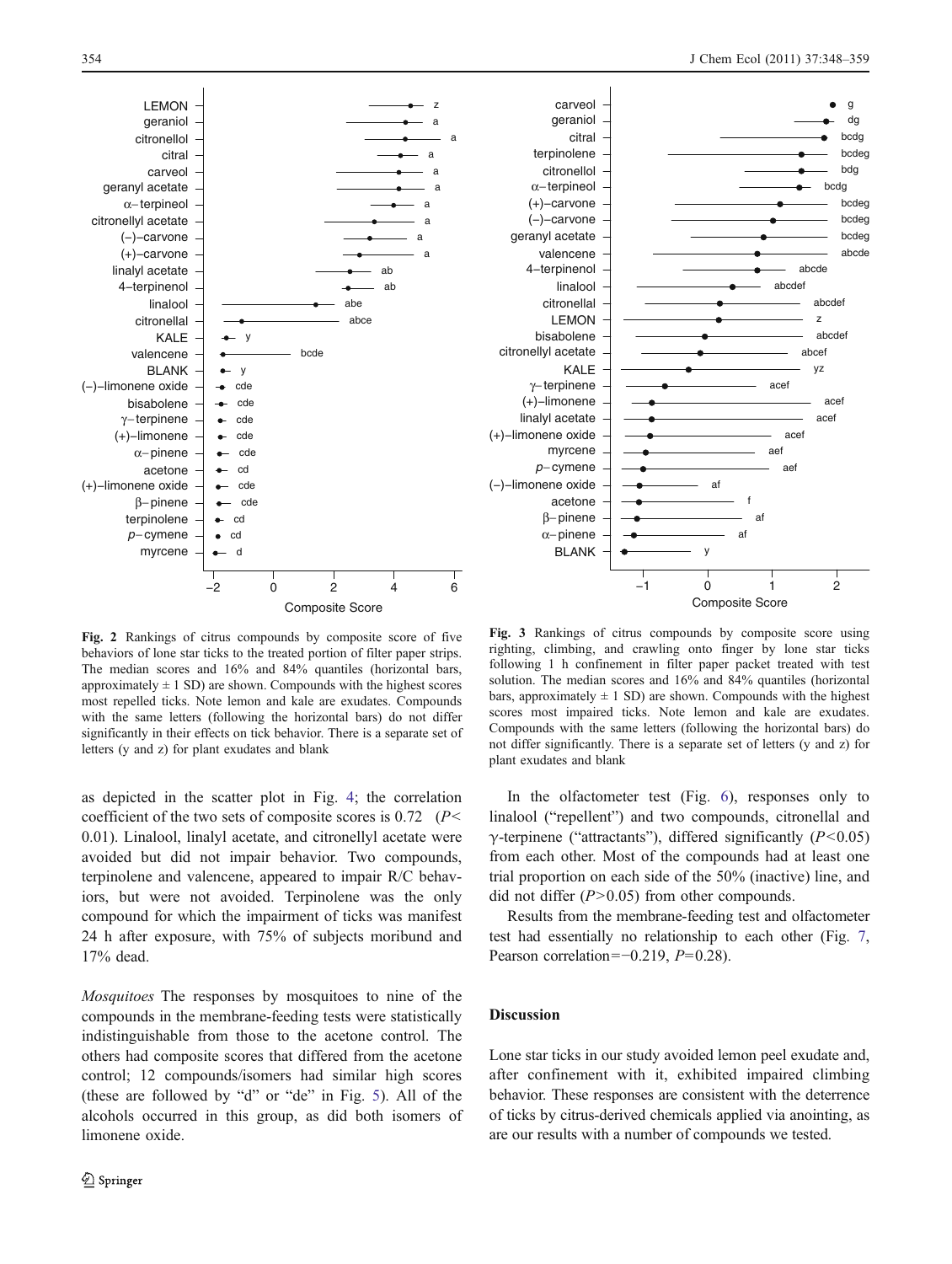<span id="page-9-0"></span>

Fig. 4 Scatterplot of composite scores from avoidance (repellent) test and from righting/climbing (motor impairment) test for lone star ticks. Compounds tested were *p*-cymene (*pc*), bisabolene (bi),  $(+)$ -limonene (+l), myrcene (my), α-pinene (αp), ß-pinene (βp), γ-terpinene (γt), terpinolene (tne), valencene (va), citral (ct), citronellal (cl), (−)-carveol (cv), citronellol (co), geraniol (go), linalool (ll), 4-terpinenol (to), αterpineol ( $\alpha$ t), (+)- carvone (+c), (−)-carvone (-c), (+)- limonene oxide (+lo), (−)-limonene oxide (−lo), citronellyl acetate (ca), geranyl acetate (ga), and linalyl acetate (la). Most compounds displayed similar rankings in the two tests, with some exceptions (e.g., terpinolene, "tne", impaired motor performance but was not avoided). Note lemon (lm) and kale (kl) are exudates. Compound codes that overlapped were moved slightly apart for readability

Previous studies on the responses by ectoparasitic acarines to the monoterpenes we examined focus chiefly on mortality. Four monoterpenes tested against the ear mite (Otodectes cynotis) exhibited the following order of miticidal potency: geraniol > limonene >  $p$ -cymene >  $\alpha$ pinene (Traina et al., [2005](#page-13-0)). A structure-activity study of the contact and fumigation toxicities of 13 monoterpenes against the mange mite (Psoroptes cuniculi) indicated mortalities at or near 100% for most doses of geraniol, linalool, α-terpineol, and 4-terpinenol, but failed to indicate limonene, myrcene, or  $\gamma$ -terpinene as toxic; linalyl acetate exhibited intermediate toxicity (Perrucci et al., [1995\)](#page-12-0). The observation of Perrucci et al. ([1995\)](#page-12-0) that alcohols are the best miticides against mange mites, and that hydrocarbons are least effective, is consistent with our toxicity results with lone star ticks, where carveol was the most toxic compound, and  $\alpha$ - and β-pinene were among the least toxic. Interestingly, a study of the mortality of the southern cattle tick (Rhipicephalus [Boophilus] microplus) to monoterpenes indicated the following order of efficacy: citronellol >  $\alpha$ -pinene =  $\beta$ -pinene > linalool (Prates et al., [1998](#page-12-0)).



Fig. 5 Rankings of citrus compounds by composite score, using flying, landing, and feeding by yellow fever mosquitoes confined in module containing sucrose solution covered by a membrane treated with test solution. The median scores and 16% and 84% quantiles (horizontal bars, approximately  $\pm$  1 SD) are shown. Compounds with the highest scores most inhibited landing and feeding, and elicited flying. Note lemon and kale are exudates. Compounds with the same letters (following the horizontal bars) do not differ significantly in their effects on mosquito behavior. There is a separate set of letters (y and z) for plant exudates and blank

The monoterpenes we tested with the lone star tick have been tested as repellents with other tick species. Valencene and 4-terpinenol repelled the blacklegged tick (Ixodes scapularis), but not as effectively as did some other terpenes examined (Dietrich et al., [2006](#page-12-0)). Citronellol, geraniol, α-terpinenol, 4-terpinenol, and α-pinene repelled nymphs of the sheep tick (Ixodes ricinus) (Thorsell et al., [2006](#page-13-0); Tunón et al., [2006;](#page-13-0) Pälsson et al., [2008\)](#page-12-0), but linalool was ineffective (Tunón et al., [2006;](#page-13-0) Del Fabbro and Nazzi, [2008](#page-12-0)). The cattle tick (Rhipicephalus appendiculatus) also was repelled by geraniol and  $\alpha$ -terpineol, and, to some extent, myrcene (Ndungu et al., [1995](#page-12-0); Lwande et al., [1999\)](#page-12-0). In our study, alcohols—geraniol, citronellol, carveol, and  $\alpha$ terpineol—were among the most potent repellents (see also Kramer et al., [2009](#page-12-0)). Citral, geranyl acetate, citronellyl acetate, and carvone also were strongly avoided. On the other hand, hydrocarbons, including myrcene and p-cymene, were least repellent. Thus, the compounds that most repel our ticks also are most toxic to them, although exceptions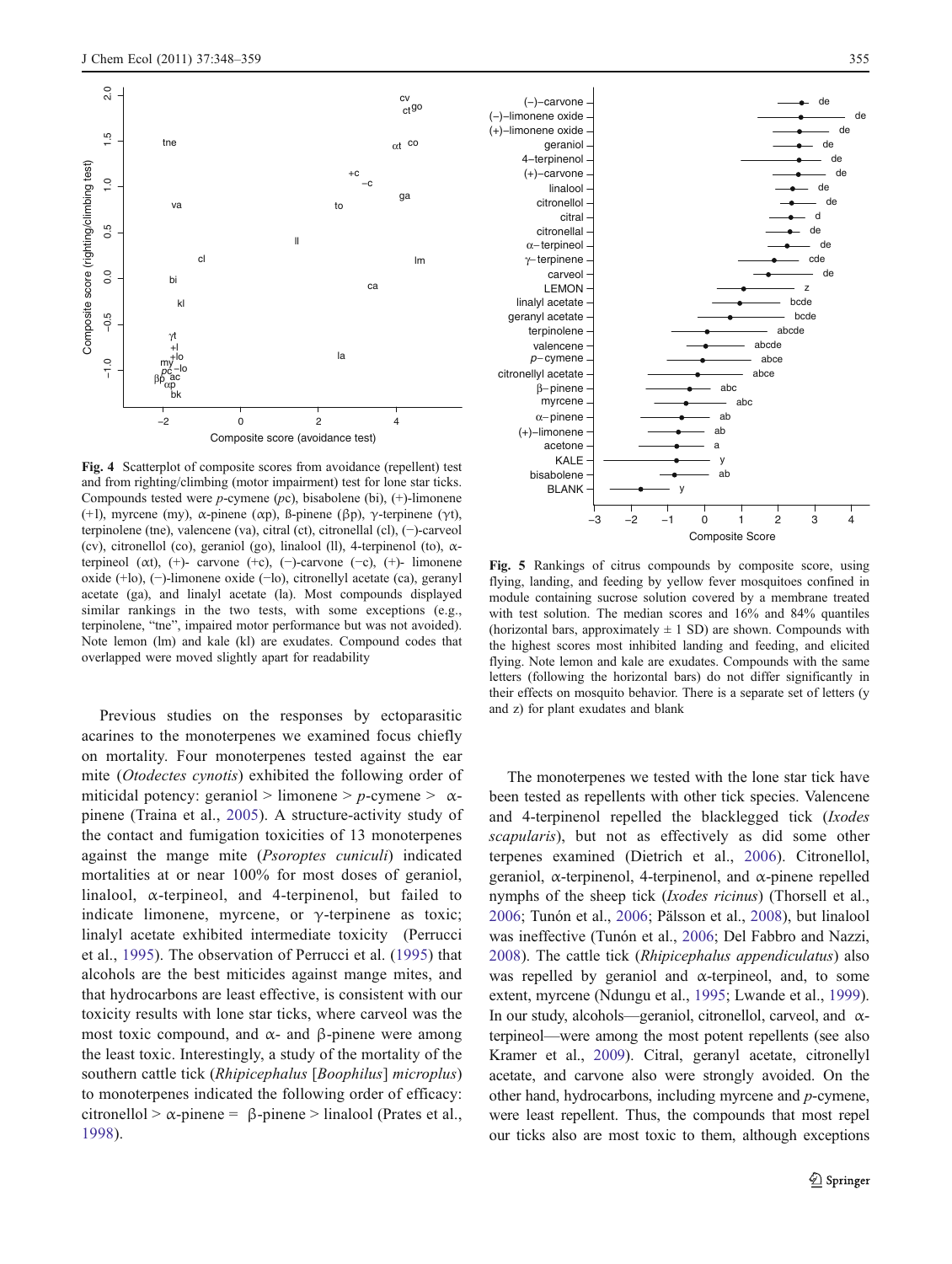<span id="page-10-0"></span>

Fig. 6 Proportion of yellow fever mosquitoes at olfactometer port with test compound + attractant blend. Mosquitoes could enter the port with attractant blend only, the port with attractant blend + test compound or remain elsewhere in the olfactometer. The proportions shown are based on only numbers of mosquitoes at the ports at 3 min. Each circle represents the results from one trial. For ease of interpretation, a line connects the results of each of the trials of a compound. Note lemon and kale are exudates. Compounds with the same letters (following the horizontal bars) do not differ significantly in their effects on mosquito behavior. A central dotted line at 0.5 indicates an equal tendency to enter either port. Points further from the line denote greater attractiveness (right) or repellency (left) of the compounds

occur, e.g., terpinolene, which was not avoided but did impair motor performance.

Mosquitoes in our module tests landed and fed least, and flew most, when confined with lemon peel exudate versus kale and blank controls. These results were interpreted to reflect repellence by lemon peel volatiles (Weldon and Carroll, [2007\)](#page-13-0). In our olfactometer, however, lemon peel exudate did not appear to affect mosquito behavior when the insects were presented concurrently with the artificial attractant solution. Moreover, the application of fresh lemon peel exudate to the arm of a human subject (P.J.W.) failed to deter biting by yellow fever mosquitoes. Buckley [\(1983](#page-11-0)), who reported that white-faced capuchin monkeys in Honduras fur-rub with oranges and grapefruit, also failed to sustain fewer bites by deer flies (Chrysops sp., Tabanidae) when he applied orange peel exudate to himself.



Fig. 7 Scatterplot of composite scores of yellow fever mosquitoes from membrane-feeding test and mean proportion at treatment port from olfactometer test. Results for the two tests appear unrelated. Compounds abbreviated as in Fig. [4.](#page-9-0) Note lemon and kale are exudates. Compound codes that overlapped were moved slightly apart

Some of the monoterpenes we tested, such as  $p$ -cymene (Choi et al., [2002](#page-12-0); Park et al., [2005;](#page-12-0) Waliwitiya et al., [2009](#page-13-0)), carvone (Vartak and Sharma, [1993](#page-13-0)), citral (Hao et al., [2008](#page-12-0)), citronellal (Waliwitiya et al., [2009\)](#page-13-0), geraniol (Hao et al., [2008;](#page-12-0) Müller et al., [2009](#page-12-0)), terpineol (Traboulsi et al., [2005\)](#page-13-0), and linalool (Choi et al., [2002](#page-12-0); Park et al., [2005](#page-12-0)), have been reported to repel adults of some mosquitoes. Tests of yellow fever mosquitoes often have indicated the greater repellency of alcohols, aldehydes, and related compounds compared to hydrocarbons (Hwang et al., [1985;](#page-12-0) Zaki et al., [2005](#page-13-0)), thus supporting Bunker and Hirschfelder's ([1925\)](#page-11-0) early observation on the greater overall efficacy of oxygenated compounds as mosquito repellents. Our olfactometer results confirmed Kline et al.'s [\(2003\)](#page-12-0) result that linalool strongly repels yellow fever mosquitoes, but the olfactometer test did not discriminate among compounds as well as did the module assay; there was no correlation between the results of these two assays.

Higher concentrations of volatiles undoubtedly were presented to mosquitoes in the module than in the olfactometer, both in tests with lemon peel exudate and individual compounds. Some of these volatiles, even those that in low doses attract mosquitoes, may repel them at high concentrations (Bernier et al., [2007a;](#page-11-0) Butler, [2007\)](#page-11-0). Aside from the likely concentration differences of volatiles in the assay systems, the disparity in the results of our mosquito assays may be due to the kind of data collected and how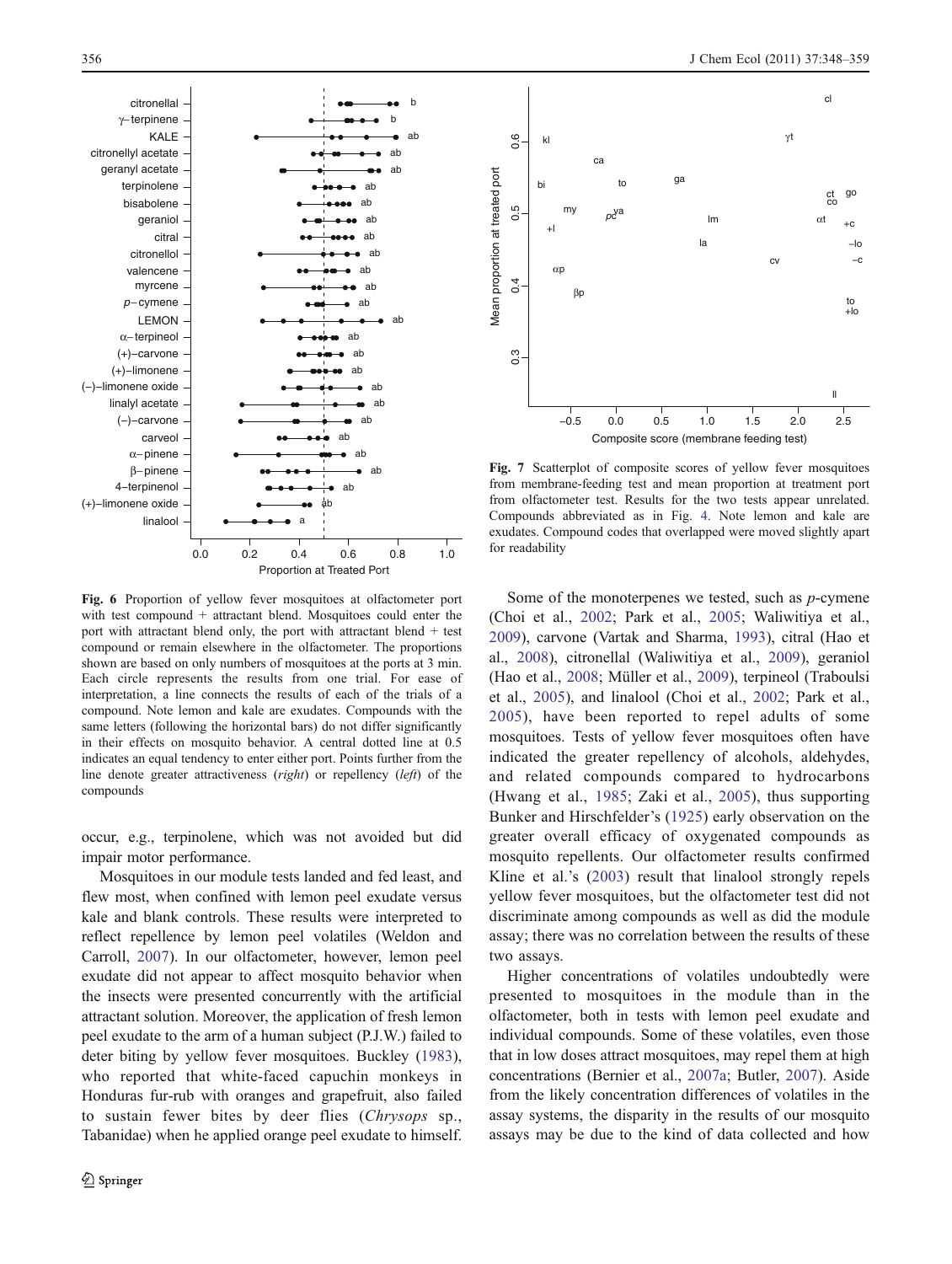<span id="page-11-0"></span>they were analyzed. The olfactometer test scored only one binary behavior variable, and this behavior is related to anemotaxis toward an attractive odor source; the membrane system measured close-range deterrence, which may reflect "repellency." Moreover, the membrane-feeding test scored three behaviors per unit (five mosquitoes), then combined them into a composite score by a weighted summation, with weights to produce scores that separate the compounds; this more sensitive test demonstrated that mosquitoes discriminated among our compounds.

More fundamentally, it is unclear that the module assay applied to mosquitoes distinguishes between compounds that deter landing (as repellents) and those that elicit sustained flight, as by triggering upwind attraction. To clarify this issue, a range of compounds that have well characterized behavioral effects on mosquitoes needs to be tested in assays that distinguish between repellence and flight stimulation.

Some authors focus on limonene in citrus and other plant extracts as a prime deterrent of ticks (Chungsamarnyart and Jansawan, [1996](#page-12-0)), mosquitoes (Gillij et al., [2008](#page-12-0)), or arthropods in general (Ibrahim et al., [2001\)](#page-12-0). Limonene in our study did not emerge as a potent deterrent of either ticks or mosquitoes. Nonetheless, limonene in citrus fruits may contribute to deterring some arthropods by virtue of its abundance; it comprises >90% of the volatiles of some citrus extracts (Dugo et al., [2002](#page-12-0)). In addition, limonene applied to the integument of anointed animals may be oxidized on the high surface area of the pelage or plumage into more active agents, such as carveol (Karlberg et al., [1992](#page-12-0)), which was highly repellent and toxic to our ticks. Similar chemical transformations may occur for other components present in citrus and other anointing materials, thus rendering deterrents from ineffective compounds.

Conjecture on the importance of vertebrate anointing as a defense against hematophagous arthropods should consider the availability of anointing materials in nature. Citrus spp. originated in Southeast Asia and were transported to America by Portuguese and Spanish conquistadores during the early 1500s (Calabrese, [2002](#page-12-0)). Citrus trees now are widespread in the New World, but they occur chiefly in cultivated regions, thus they may not be encountered routinely by free-ranging animals. For example, whitefaced capuchin monkeys in a region of Honduras devoid of citrus trees were observed to fur-rub only with fruits acquired from humans (Buckley, 1983). The monoterpenes we examined may occur in other materials used for anointing. It is worth noting that some ants, including those used by birds in anointing, such as Acanthomyops spp. and Lasius spp. (Whitaker, [1957](#page-13-0)), defensively discharge citral, citronellal, citronellol, and related compounds (Blum, 1981).

Falótico et al. [\(2007](#page-12-0)) suggested that tufted capuchin monkeys (Cebus apella) anoint with ants in order to acquire formic acid and other topical deterrents of tick nymphs. Similary, DeJoseph et al. ([2002\)](#page-12-0) suggested that white-faced capuchin monkeys anoint with plants, including citrus fruits, to combat lice, mites, and ticks. Ticks may be especially vulnerable to topically applied chemicals because they engage in protracted feeding on the integument of hosts (Carroll et al., [2005\)](#page-12-0).

Acknowledgments USDA, ARS, Knipling-Bushland U. S. Livestock Insects Research Laboratory, Kerrville, Texas, provided ticks used in the study. G. Allen, N. Elejalde (Center for Medical and Veterinary Entomology, USDA, ARS, Gainesville, Florida), J. P. Benante, W. Dheranetra, M. Dowler, L. Jones, N. McLean-Cooper, J. R. Murphy, E. Rowton, and J. Williams (Walter Reed Army Institute of Research, Silver Spring, Maryland) assisted with studies of mosquitoes. K. Bagnall (Jungle Friends, Gainesville, Florida), C. F. Cranmore (Tri-Lakes Veterinary Clinic, Mount Pleasant, Texas), and K. Perkowska (Kenner, Louisiana) permitted animals in their care to be photographed. J. Greff (Tonal Vision, LLC, Baltimore, Maryland) prepared Fig. [1.](#page-3-0) M. P. Fiedler (Gorgas Memorial Library, Walter Reed Army Institute of Research, Silver Spring, Maryland) provided needed references. J. Forbey and D. Strickman commented on the manuscript, and D. Clayton, L. Durden, and J. Weckstein provided valuable discussions. D. Heard and P. and F. Leibe extended numerous courtesies.

#### References

- ANASO, H. U., ILOUNO, L. E, ONUORAH, D., and UMERIE, S. C. 1990. Potency of orange peels as a mosquito fumigant. Biol. Wastes 34:83–88.
- ARIAS, B. A., and RAMÓN-LACA, L. 2005. Pharmacological properties of citrus and their ancient and medieval uses in the Mediterranean region. J. Ethnopharmacol. 97:89–95.
- BAKER, M. 1996. Fur rubbing: use of medicinal plants by capuchin monkeys (Cebus capucinus). Am. J. Primatol. 38:263–270.
- BERNIER, U. R., KLINE, D. L., and POSEY, K. H. 2007a. Human emanations and related natural compounds that inhibit mosquito host-finding abilities, pp. 77–100, in M. Debboun, S. P. Frances, and D. Strickman (eds.). Insect Repellents: Principles, Methods, and Uses. CRC, Boca Raton.
- BERNIER, U. R., KLINE, D. L., ALLAN, S. A., and BARNARD, D. R. 2007b. Laboratory comparison of Aedes aegypti attraction to human odors and to synthetic human odor compounds and blends. J. Am. Mosq. Control Assoc. 23:288–293.
- BLUM, M. S. 1981. Chemical Defenses of Arthropods. Academic, New York.
- BUCKLEY, J. S. 1983. The Feeding Behavior, Social Behavior, and Ecology of the White-Faced Monkey, Cebus capucinus, at Trujillo, Northern Honduras, Central America. Ph.D. Dissertation, University of Texas, Austin.
- BUNKER, C. W. O., and HIRSCHFELDER, A. D. 1925. Mosquito repellents. Am. J. Trop. Med. 5:359–383.
- BUTLER, J. F. 2007. Use of olfactometers for determining attractants and repellents, pp. 161–194, in M. Debboun, S. P. Frances, and D. Strickman (eds.). Insect Repellents: Principles, Methods, and Uses. CRC, Boca Raton.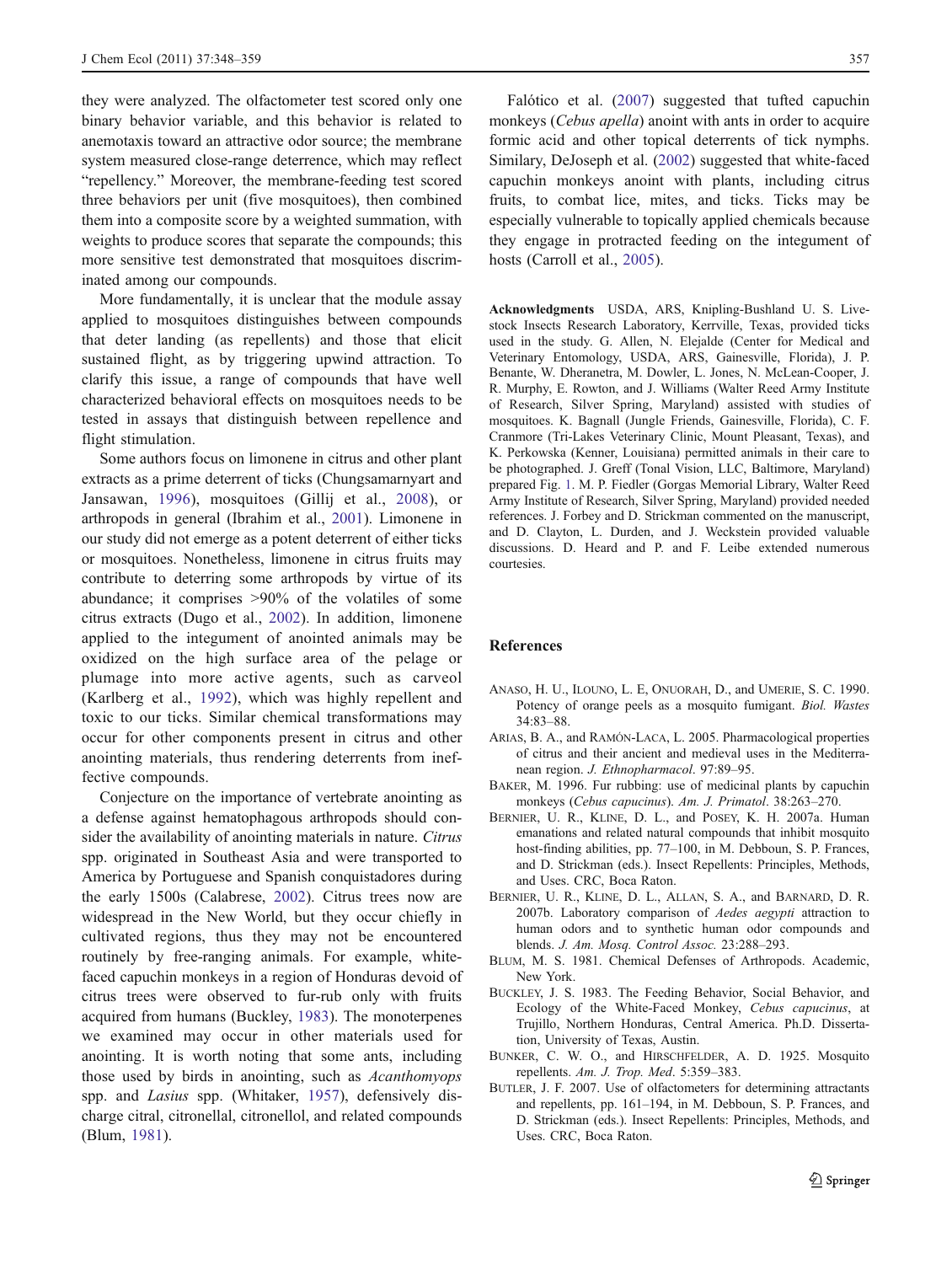- <span id="page-12-0"></span>CALABRESE, F. 2002. Origin and history, pp. 1–15, in G. Dugo and A. Di Giacomo (eds.). Citrus: The Genus Citrus. Taylor & Francis, New York.
- CAMPBELL, C. J. 2000. Fur rubbing behavior in free-ranging blackhanded spider monkeys (Ateles geoffroyi) in Panama. Am. J. Primatol. 51:205–208.
- CARROLL, J. F. 1994. Feeding deterrence of northern fowl mites (Acari: Macronyssidae) by some naturally occurring plant substances. Pest. Sci. 41:203–207.
- CARROLL, J. F., KRAMER, M., WELDON, P. J., and ROBBINS, R. G. 2005. Anointing chemicals and ectoparasites: effects of benzoquinones from millipedes on the lone star tick, Amblyomma americanum. J. Chem. Ecol. 31:63–75.
- CHOI, W.-S., PARK, B.-S., KU, S.-K., and LEE, S.-E. 2002. Repellent activities of essential oils and monoterpenes against Culex pipiens pallens. J. Am. Mosq. Control Assoc. 18:348–351.
- CHUNGSAMARNYART, N., and JANSAWAN, W. 1996. Acaricidal activity of peel oil of Citrus spp. on Boophilus microplus. Kasetsart J. (Nat. Sci.) 30:112–117.
- CLAYTON, D. H., and VERNON, J. G. 1993. Common grackle anting with lime fruit and its effect on ectoparasites. Auk 110:951–952.
- DEJOSEPH, M., TAYLOR, R. S. L., BAKER, M., and AREGULLIN, M. 2002. Fur-rubbing behavior of capuchin monkeys. J. Am. Acad. Dermatol. 46:924–925.
- DEL FABBRO, S., and NAZZI, F. 2008. Repellent effect of sweet basil compounds on Ixodes ricinus ticks. Exp. Appl. Acarol. 45:219–228.
- DIETRICH, G., DOLAN, M. C., PERALTA-CRUZ, J., SCHMIDT, J., PIESMAN, J., EISEN, R. J., and KARCHESY, J. J. 2006. Repellent activity of fractionated compounds from Chamaecyparis nootkatensis essential oil against nymphal Ixodes scapularis (Acari: Ixodidae). J. Med. Entomol. 43:957–961.
- DON-PEDRO, K. N. 1996. Investigation of single and joint fumigant insecticidal action of citruspeel oil components. Pest. Sci. 46:79–84.
- DUGO, G., COTRONEO, A., VERZERA, A., and BONACCORSI, I. 2002. Composition of the volatile fraction of cold-pressed citrus peel oils, pp. 201–317, in G. Dugo and A. Di Giacomo (eds.). Citrus: The Genus Citrus. Taylor & Francis, New York.
- FALÓTICO, T., LABRUNA, M. B., VERDERANE, M. P., DE RESENDE, B. D., IZAR, P., and OTTONI, E. B. 2007. Repellent efficacy of formic acid and the abdominal secretion of carpenter ants (Hymenoptera: Formicidae) against Amblyomma ticks (Acari: Ixodidae). J. Med. Entomol. 44:718–721.
- GILLIJ, Y. G., GLEISER, R. M., and ZYGADLO, J. A. 2008. Mosquito repellent activity of essential oils of aromatic plants growing in Argentina. Bioresour. Technol. 99:2507–2515.
- HAO, H., WEI, J., DAI, J., and DU, J. 2008. Host-seeking and bloodfeeding behavior of Aedes albopictus (Diptera: Culicidae) exposed to vapors of geraniol, citral, citronellal, eugenol, or anisaldehyde. J. Med. Entomol. 45:533–539.
- HINK, W. F., LIBERATI, T. A., and COLLART, M. G. 1988. Toxicity of linalool to life stages of the cat flea, Ctenocephalides felis (Siphonaptera: Pulicidae), and its efficacy in carpet and on animals. J. Med. Entomol. 25:1–4.
- HWANG, Y.-S., WU, K.-H., KUMAMOTO, J., AXELROD, H., and MULLA, M. S. 1985. Isolation and identification of mosquito repellents in Artemisia vulgaris. J. Chem. Ecol. 11:1297–1306.
- IBRAHIM, M. A., KAINULAINEN, P., AFLATUNI, A., TIILIKKALA, K., and HOLOPAINEN, J. K. 2001. Insecticidal, repellent, antimicrobial activity and phytotoxicity of essential oils: with special reference to limonene and its suitability for control of insect pests. Agr. Food Sci. Finland 10:243–259.
- JOHNSON, C. 1971. Grackles (Quiscalus quiscula) use lemon oil for anting. Fla. Nat. 44:123.
- KARLBERG, A.-T., MAGNUSSON, K., and NILSSON, U. 1992. Air oxidation of d-limonene (the citrus solvent) creates potent allergens. Contact Dermat. 26:332–340.
- KLINE, D. L., BERNIER, U. R., POSEY, K. H., and BARNARD, D. R. 2003. Olfactometric evaluation of spatial repellents for Aedes aegypti. J. Med. Entomol. 40:463–467.
- KOH, D., and ONG, C.-N. 1999. Phytophotodermatitis due to the application of Citrus hystrix as a folk remedy. Br. J. Dermatol. 140:737–738.
- KRAMER, M., WELDON, P. J., and CARROLL, J. F. 2009. Composite scores for concurrent behaviours constructed using canonical discriminate analysis. Anim. Behav. 77:763–768.
- LASKEY, A. R. 1948. Bronzed grackle anointing plumage with orangeskin. Wilson Bull. 60:244–245.
- LECA, J.-B., GUNST, N., and PETIT, O. 2007. Social aspects of furrubbing in Cebus capucinus and C. apella. Int. J. Primatol. 28:801–817.
- LEE, S., TSAO, R., PETERSON, C., and COATS, J. R. 1997. Insecticidal activity of monoterpenoids to western corn rootworm (Coleoptera: Chrysomelidae), twospotted spider mite (Acari: Tetranychidae), and house fly (Diptera: Muscidae). J. Econ. Entomol. 90:883–892.
- LOGAN, J. G., SEAL N. J., COOK, J. I., STANCZYK, N. M., BIRKETT, M. A., CLARK S. J., GEZAN, S.A., WADHAMS, L. J., PICKETT, J. A., and MORDUE (LUNTZ), A. J. 2009. Identification of humanderived volatile chemicals that interfere with attraction of the Scottish biting midge and their potential use as repellents. J. Med. Entomol. 46:208–219
- LOTA, M. -L., DE ROCCA SERRA, D., TOMI, F., JACQUEMOND, C., and CASANOVA, J. 2002. Volatile components of peel and leaf oils of lemon and lime species. J. Agric. Food Chem. 50:796–805.
- LWANDE, W., NDAKALA, A. J., HASSANALI, A., MOREKA, L., NYANDAT, E., NDUNGU, M., AMIANI, H., GITU, P. M., MALONZA, M. M., and PUNYUA, D. K. 1999. Gynandropsis gynandra essential oil and its constituents as tick (Rhipicephalus appendiculatus) repellents. Phytochemistry 50:401–405.
- MÜLLER, G. C., JUNNILA, A., BUTLER, J., KRAVCHENKO, V. D., REVAY, E. E., WEISS, R. W., and SCHLEIN, Y. 2009. Efficacy of the botanical repellents geraniol, linalool, and citronella against mosquitoes. J. Vector Ecol. 34:2–8.
- NDUNGU, M., LWANDE, W., HASSANALI, A., MOREKA, L., and CHHABRA, S. C. 1995. Cleome monophylla essential oil and its constituents as tick (Rhipicephalus appendiculatus) and maize weevil (Sitophilus zeamais) repellents. Entomol. Exp. Appl. 76:217–222.
- PÄLSSON, K., JAENSON, T. G. T., BÆCKSTRÖM, P., and BORG-KARLSON, A.-K. 2008. Tick repellent substances in the essential oil of Tanacetum vulgare. J. Med. Entomol. 45:88–93.
- PARK, B.-S., CHOI, W.-S., KIM, J.-H., KIM, K.-H., and LEE, S.-E. 2005. Monoterpenes from thyme (Thymus vulgaris) as potential mosquito repellents. J. Am. Mosq. Control Assoc. 21:80– 83.
- PERRUCCI, S., MACCHIONI, G., CIONI, P. L., FLAMINI, G., and MORELLI, I. 1995. Structure/activity relationship of some natural monoterpenes as acaricides against Psoroptes cuniculi. J. Nat Prod. 58:1261–1264.
- POSEY, K. H., BARNARD, D. R., and SCHRECK, C. E. 1998. Triple cage olfactometer for evaluating mosquito (Diptera: Culicidae) attraction responses. J. Med. Entomol. 35:330–334.
- PRATES, H. T., LEITE, R. C., CRAVEIRO, A. A., and OLIVEIRA, A. B. 1998. Identification of some chemical components of the essential oil from molasses grass (Melinis minutiflora Beauv.) and their activity against cattle-tick (Boophilus microplus). J. Braz. Chem. Soc. 9:193–197.
- RICHARD, A. 1970. A comparative study of the activity patterns and behavior of Alouatta villosa and Ateles geoffroyi. Folia Primatol. 12:241–263.
- SAFRA, V., ZERBA E. N., and ALZOGARAY, R. A. 2009. Fumigant insecticidal activity and repellent effect of five essential oils and